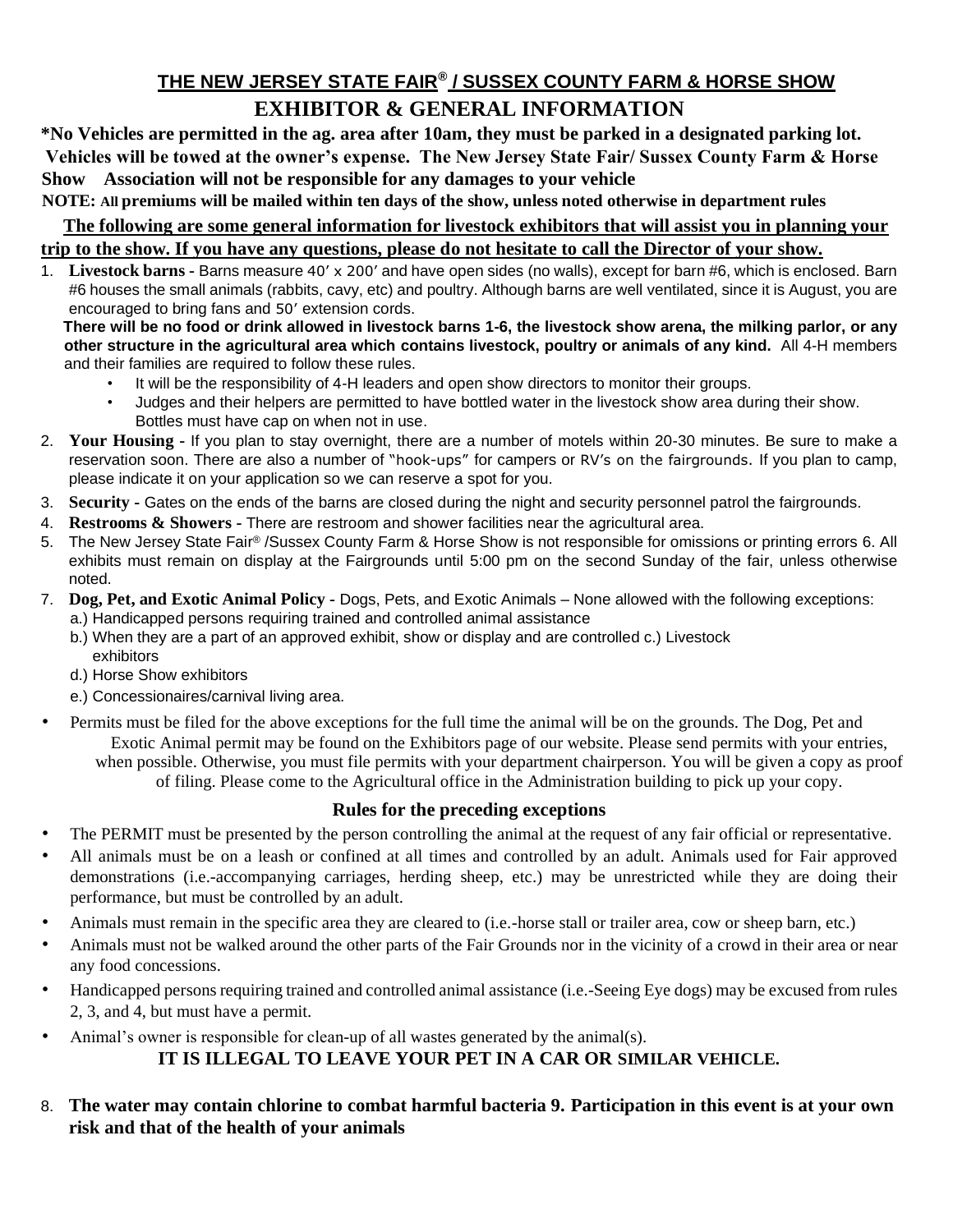## **NJ STATE HEALTH REQUIREMENTS**

Any exhibitor showing at the The New Jersey State Fair<sup>®</sup>, Sussex County Farm & Horse Show must be in compliance with the New Jersey Division of Animal Health recommendations for New Jersey fairs, shows and sales. All animals must be free from infectious or contagious diseases. The recommendations made are in keeping with good management practices to minimize the risk of disease introduction and spread, with specific recommendations for Foot and Mouth Disease (FMD) prevention. New Jersey Department of Agriculture's (NJDA) Animal Health staff along with veterinarians, farmers, and producers is encouraged to remain vigilant for any signs of unusual diseases in an animal, flock, or herd.

- ➢ **Highly pathogenic avian influenza (HPAI)**  Also known as "bird flu" has been detected in the US in the domestic poultry, backyard flocks, and wild birds in 2022. Although the disease has not been identified in domestic poultry, HPAI has been found in wild birds in NJ. All poultry owners need to look for signs of illness in their poultry and use good biosecurity practices to protect their birds. Signs of HPAI in poultry include sudden death; respiratory signs such as coughing, sneezing, nasal discharge; swelling around the eyes; open mouth breathing; darkening of the comb/wattles; reddening of the shanks or feet; decreased egg production; and lethargy. Outbreaks of HPAI have also been reported in Africa, Asia and Europe in 2022.
- ➢ **Rabbit Hemorrhagic Disease (RHD)**  in March 2020, a case of RHD virus was detected in New Mexico. Since then, the virus has been detected in many states, including the east coast. RHD can be caused by two different, related viruses, RHDV1 and RHDV2. The current outbreak is due to RHDV2. RHDV is highly contagious and affects both domesticated and wild rabbits. Almost all rabbits exposed to the virus die. The virus is transmitted by inhalation, ingestion, or by absorption through scrapes and wounds. It can be transmitted by direct contact with an infected rabbit or by contact with an object, person, clothing, or equipment infected with the virus. Rabbits are also able to catch the virus through the consumption of contaminated water or food. An experimental vaccine is approved for use in NJ by licensed veterinarians. Please consult with your veterinarian about the availability of the vaccine in their practice.
- ➢ **African Swine fever (ASF)**  is a highly contagious hemorrhagic disease of wild and domestic suids with extremely high morbidity and mortality rates. ASF is spread by contact with infected animals' bodily fluids. It can also be spread by certain ticks that feed on infected animals, by people moving the virus on vehicles or clothing, and by feeding pigs uncooked garbage that contains infected pork products. ASF is not a threat to human health and cannot be transmitted from pigs to humans. The disease is currently devastating pig populations in Africa, Asia, Europe, the Dominican Republic, and Haiti.

#### **The following signs may indicate an animal has been exposed to a toxin or infectious agent**

- 1. Excessive discharges from body orifices 11.Foaming at mouth or nose
- 
- 3. Skin lesions including blisters, pustules or discoloration 13.Drooping wings, feather or hair loss, excessive loss of uneven pupil sizes around animal's mouth, nose, teats or mane and tail hairs hooves **14.Partial to complete drop in egg production**, production
- 4. Abnormal behavior; excessive vocalization, depression of thin-shelled eggs
- 5. Excessive urination, excessive salivation; excessive tearing 15.Swelling of tissues around eyes, neck or legs; or
- 6. Lameness, off balance, falling down, difficulty rising; circling, cloudiness of the eyes partial or complete paralysis 16.Abortions, still births, weak neonates
- 
- 8. Sneezing, open mouthed breathing, gasping for air, 18. Unusual ticks or maggots nasal discharge, coughing, difficulty breathing 19.Staggering, falling or central nervous system
- 9. Diarrhea, vomiting, constipation, excessive dry manure disorders.
- 10.Twisting of head and neck
- 
- 2. Off-feed or weight loss 12.Head pressing, stargazing, no menace response,
	-
	-
	-
	-
- 7. Muscle tremors, seizures 17.Abnormal body temperature
	-
	-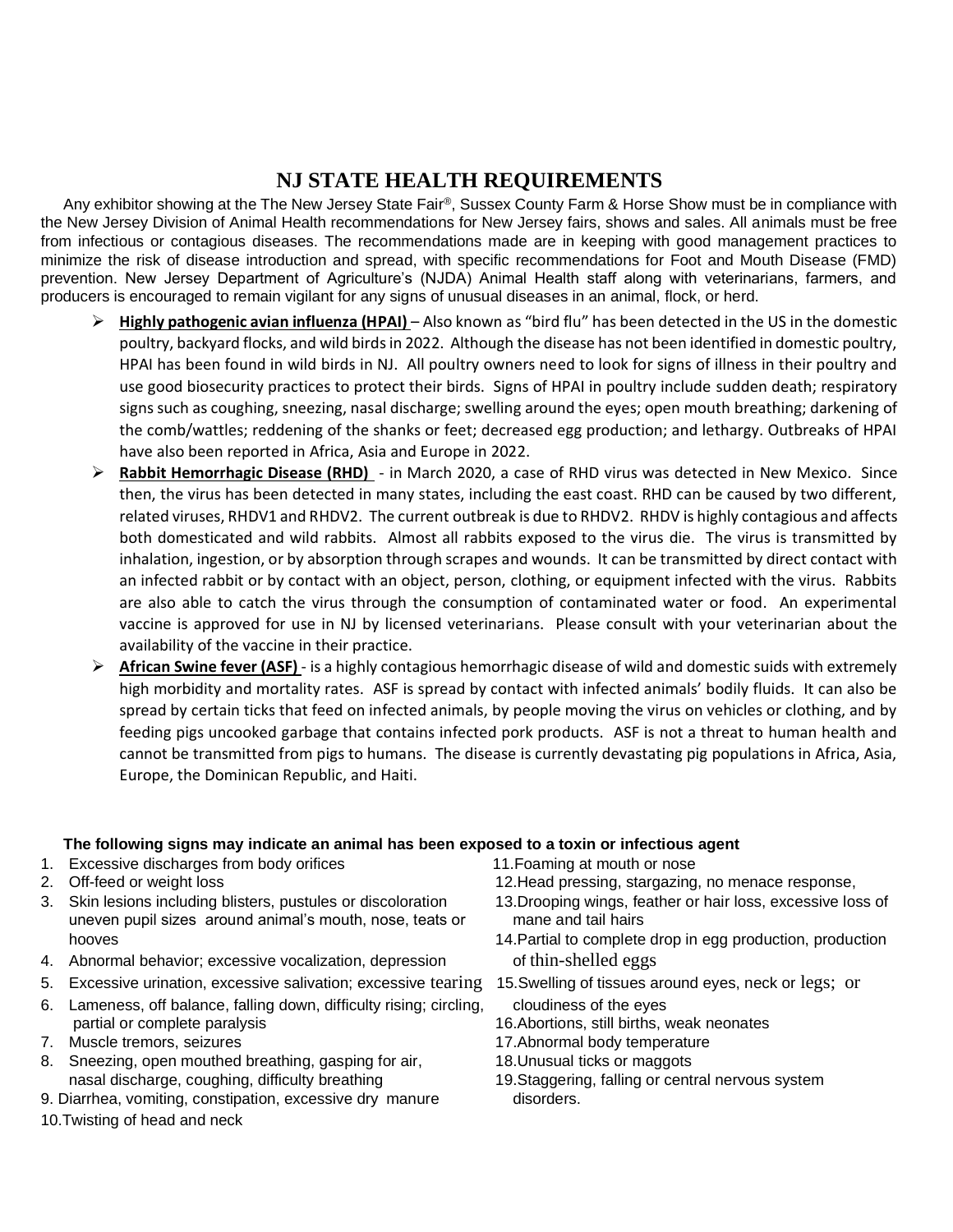If you observe any of the above symptoms or suspect a disease transmission, contact your veterinarian, NJDA's State Veterinarian at 609-671-6400 or USDA's Veterinary Services at 609-259- 5260 IMMEDIATELY.

All animals will be inspected by an accredited Veterinarian prior to entering the fair. It is the discretion of the veterinarian in charge to allow animals to enter and remain on the fair/show grounds. (PLEASE NOTE: NO animals will be permitted to off load without a health check, if you arrive at a time when there is no Vet available you will not be allowed to unload your animals. \*In addition to the regular health papers required by our Fair . . . ALL sheep and goats to be shown at this fair shall also be identified by USDA official identification (ear tag and/or approved registry tattoo) in compliance with the federal regulations regarding the Scrapie Eradication Program.)

Any animals showing obvious clinical signs of warts, ringworm, foot rot, parasites, pink eye, draining abscesses or open wounds must not be exhibited or allowed to remain on the fairgrounds.

Any food animal should have a Drug Use Form accompanying it to the fair. This form will certify that the market animal is free of any medication – which means that the animal has not been treated with drugs, or the animal does not contain a drug for which the withdrawal period has not yet elapsed per label directions. If the animal has received drugs for medications for which the withdrawal period has not yet elapsed, this must be documented on the form. The animal identification, drug name, date(s) of administration, the route of administration and the drug withdrawal time prior to slaughter must be documented.

LIVESTOCK FROM OUT OF STATE entering New Jersey must be in compliance with NJ health requirements & regulations. An official health certificate approved by the state of origin must accompany livestock entering NJ. Animals must also be in compliance with General Requirements, and inspected by an Accredited Licensed Veterinarian approved by the Animal Health Official from the state of origin.

## **Animal Health Documentation**

Fair/show management is responsible for ensuring that animals to be exhibited enter the grounds in good health and with proper documentation:

- **Certificates of Veterinary Inspection (CVIs)** CVIs are completed and signed by accredited veterinarians for any animal being transported **interstate**. (e.g. Pennsylvania to New Jersey) CVIs are valid for 30 days from the date of examination. The official CVI shall include the following:
	- o Complete name and complete address of exhibitor o Complete address of the premises of origin
	- o **Complete name and complete address of the fair/show to be attended. A separate CVI needs to be completed for each individual fair/show to be attended.**
	- o Species, breed, sex, and age of animals
		- $\triangleright$  Cattle and swine shall be identified by at least one of the following methods: official electronic ID, unique ear tag, tattoo or registration name or number with registration papers.
		- ➢ Horses and other equine shall be identified by electronic ID, physical description and/or tattoo. Physical description must match with EIA certificate.
		- ➢ Sheep and goats shall be identified by USDA approved official identification (ear tag and/or approved registry tattoo). For questions regarding the USDA's Mandatory Identification of Sheep and Goats regulation, or to obtain official identification tags for sheep and goats, call the USDA, APHIS, VS office at (609) 259-5260.
		- $\triangleright$  Other livestock shall be identified by ear tag, registration name and number, name and physical description or microchip.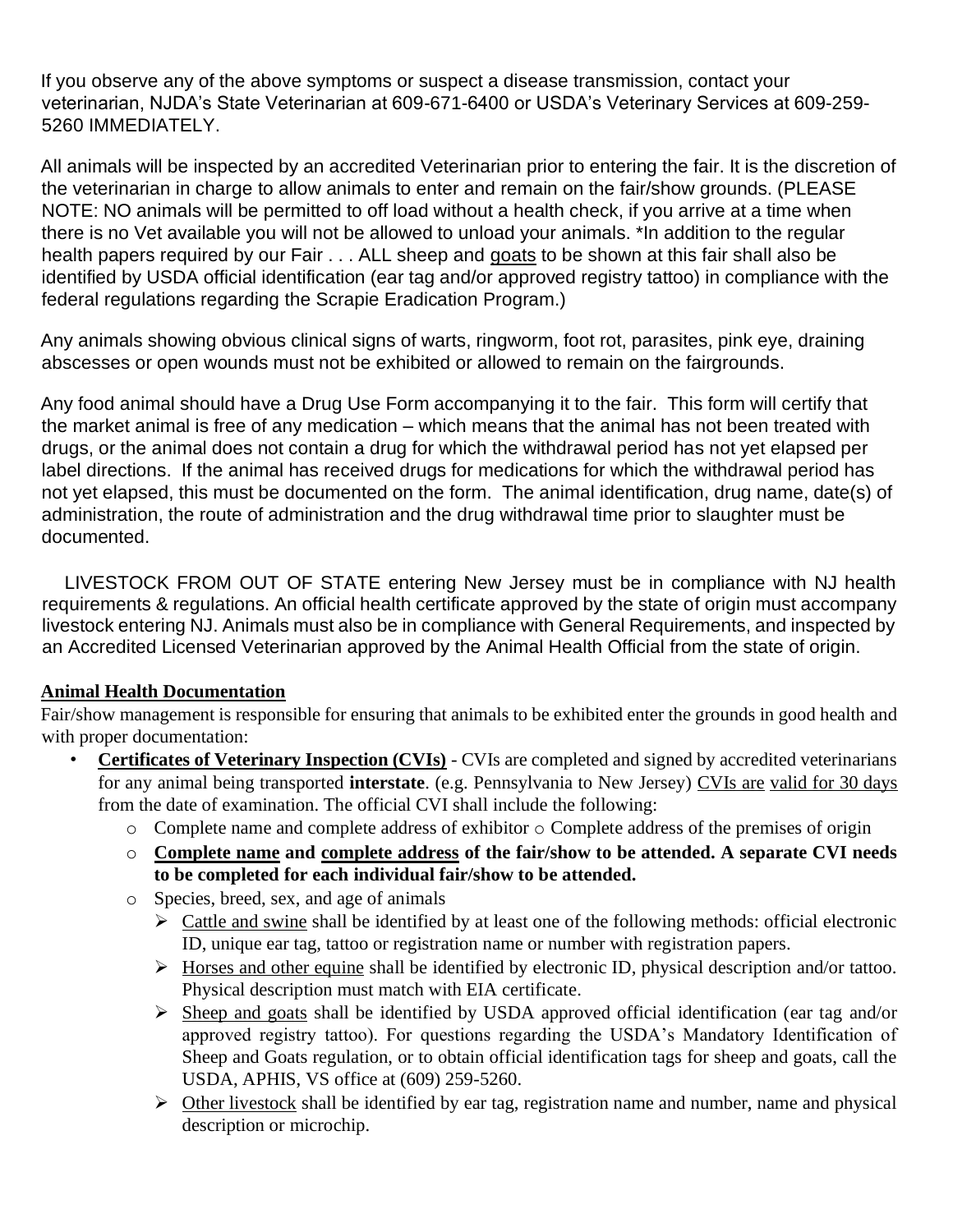o Statement that the examining veterinarian personally inspected the animals described and found them free from visible symptoms of infectious, contagious and/or communicable disease or known exposure thereto within 30 days of shipment.

### **Sale of Poultry**

Any person selling poultry (including baby chicks) at a fair/show shall provide to the buyer, a copy of the VS Form 9-2 or VS Form 9-3 which certifies the poultry originated from a pullorum-typhoid clean/ NPIP approved hatchery or flock.

## **Food Safety**

Any food animal exhibited should be accompanied by a Drug Use Form. This form will certify that:

- The animal has not been treated with drugs or medications; OR the animal does not contain a drug for which the withdrawal period has not yet elapsed as per label directions.
- The animal has received drugs or medication and the withdrawal period has not yet elapsed as per label direction.

DrugUseForms are available on the web at: [http://www.state.nj.us/agriculture/divisions/ah/news/fairsshows.html.](http://www.state.nj.us/agriculture/divisions/ah/news/fairsshows.html) (This documentation should follow the food animal to its final slaughter destination.) If the animal has received drugs or medications for which the withdrawal period has not yet elapsed, this must be documented on the form. The animal identification, drug name, date(s) of administration, the route of administration, and the drug withdrawal time prior to slaughter must be documented. **Animals cannot be turned away from the show if they received medications. The drugs simply need to be documented, and the withdrawal time clearly stated.** *Certain drugs, such as gentamicin, are illegal for use in food animals.* It is the responsibility of the animal producer to check with his or her veterinarian as to what medications can be given

#### **Public Health Concerns**

Interactions between people and animals provide valuable and enjoyable educational experiences that should be encouraged. However, during such contact, there is some risk of disease transmission. To protect both humans and animals, the New Jersey Department of Agriculture in consultation with the New Jersey Department of Health and Senior Services encourages all fairs/shows to implement the following precautionary steps to protect both visitors and animals from disease.

- Provide hand-cleaning stations/facilities for use prior to and after contact with animals o Provide running water and soap or antibacterial hand wipes to clean dirt off hands o Provide *alcohol-based hand rubs* for use on clean hands
- Maintain safe and clean stations/facilities to protect visitors and animals o Trash cans should be available and emptied regularly
- Post signs indicating the location of hand-cleaning stations/facilities
- Do not allow human food or drink in animal contact areas
- Forbid smoking in animal contact areas and at hand-cleaning stations/facilities
- Ensure that no feed is fed to the animals unless specifically provided by the fair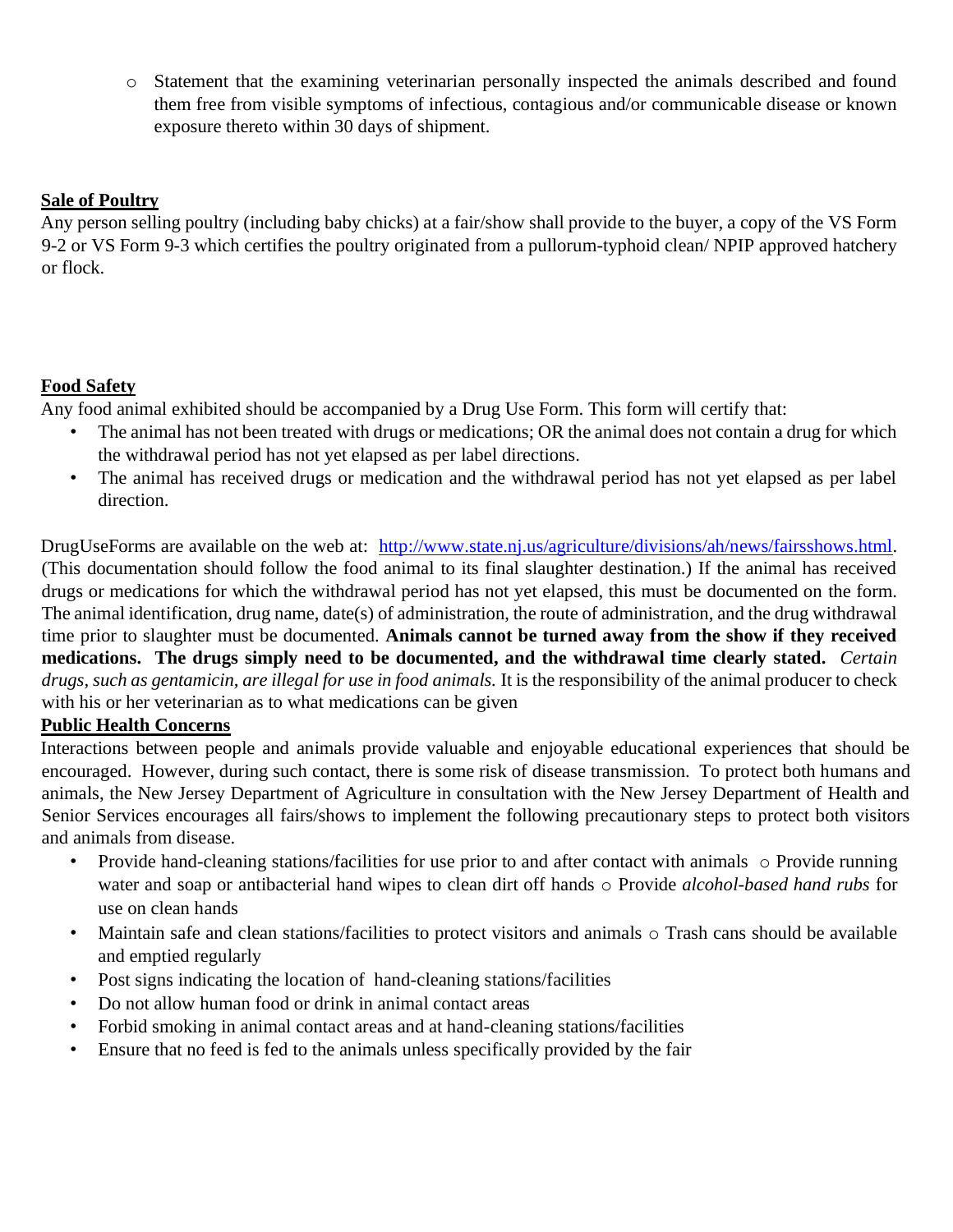#### **II. Species Specific Health Regulations and Recommendations**

#### **NEW JERSEY CATTLE** ATTENDING A NEW JERSEY FAIR/SHOW:

Shall be accompanied by an official CVI or AHC

### **IMPORTED CATTLE** ATTENDING A NEW JERSEY FAIR/SHOW:

- Shall be accompanied by an official CVI
- Shall be negative to a tuberculosis test within 60 days of entry Cattle from an accredited free State, zone, or herd are exempt from testing.
- For an accredited herd, the CVI shall include the date on which the herd of origin was last tuberculin tested, and a statement by the accredited veterinarian that the cattle to be imported were:
	- 1. included in the most recent test of the herd of origin and testing with negative results occurred within one year prior to the date of movement or that
	- 2. they are natural additions to the herd.
- Six months of age or over shall be negative to an official brucellosis test within 30 days of entry brucellosis vaccinated heifers under 14 months of age, steers, and spayed heifers are exempt from brucellosis testing. Cattle to be imported that originate from a Class Free State or Area are exempt from brucellosis testing.
- Shall be negative to an official anaplasmosis or bluetongue test within 30 days prior to entry if they originate from a state that is determined by the USDA to be endemic for anaplasmosis or bluetongue.

## **NEW JERSEY GOATS** ATTENDING A NEW JERSEY FAIR/SHOW:

- Shall be accompanied by an official CVI
- All goats, of any age, must be identified by USDA approved official identification approved ear tag and/or tattoo. A microchip is also acceptable but it must be a USDA approved device. If a microchip is used for ID, the animal owner must bring the microchip reader to the fair.

## **IMPORTED GOATS** ATTENDING A NEW JERSEY FAIR/SHOW:

- Shall be accompanied by an official CVI
- All goats, of any age, must be identified by USDA approved official identification approved ear tag and/or tattoo. A microchip is also acceptable but it must be a USDA approved device. If a microchip is used for ID, the animal owner must bring the microchip reader to the fair.
- All goats to be imported shall be negative to an official tuberculosis test within 60 days prior to entry. Goats from an accredited-free state or zone or from an accredited herd shall be exempt from testing.
- For an accredited herd, the CVI shall include the date on which the herd of origin was last tuberculin tested, and a statement by the accredited veterinarian that the goats to be imported were:
	- 1. included in the most recent test of the herd of origin and testing with negative results occurred within one year prior to the date of movement or that
	- 2. they are natural additions to the herd.
- All goats to be imported four months of age or over shall be negative to an official brucellosis test within 30 day prior to entry. Wethers shall be exempt from brucellosis testing.

**Please note:** In lieu of brucellosis testing, the State Veterinarian will allow goats that do not originate from brucellosis free herds to attend New Jersey fairs/shows **IF** the owner contacts the New Jersey Division of Animal Health at (609) 671-6400 between 9:00am - 4:30pm M-F to obtain a permit number to be included on the CVI. Owners will need to provide the following information:

- Name of owner
- National Premise Identification number or scrapie identification number
- Address of premises of origin
- Address of premises of destination
- Number of goats to enter into New Jersey
- Date of movement.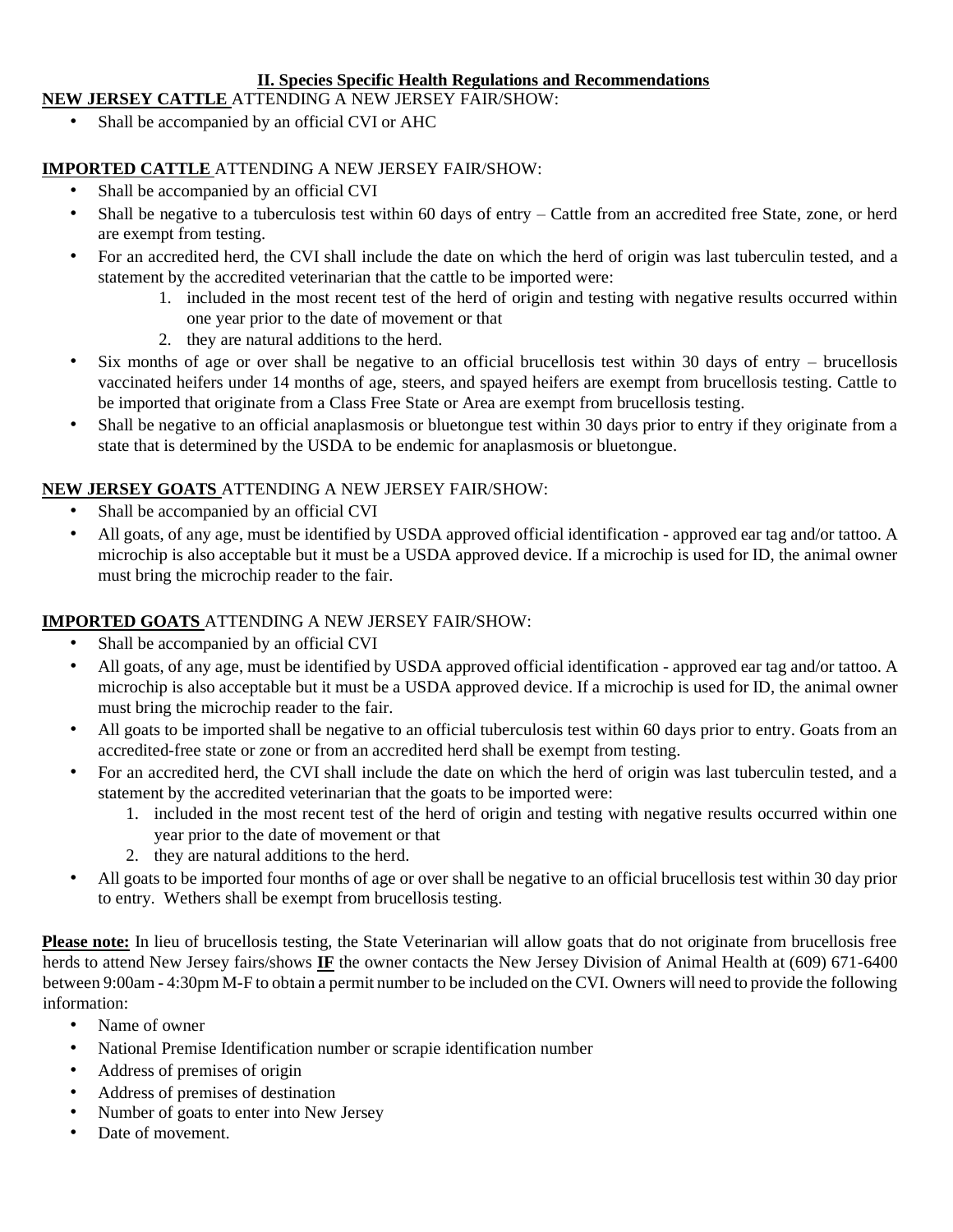#### **NEW JERSEY HORSES** ATTENDING A NEW JERSEY FAIR/SHOW:

- Shall be accompanied by an official CVI
- Shall be accompanied by a valid EIA (Coggins) form certifying the animal has had a negative official test (AGID or ELISA) for equine infectious anemia within the past 24 months – horses younger than 6 months and accompanied by a dam that has a negative official Coggins test within the past 24 months are exempt from testing.
- That are to change owners via sale, barter, or trade shall have a negative Coggins test within 90 days prior to exchange.

#### **IMPORTED HORSES** ATTENDING A NEW JERSEY FAIR/SHOW:

- Shall be accompanied by an official CVI.
- Shall be accompanied by a valid EIA (Coggins) form certifying the animal has had a negative official test (AGID or ELISA) for equine infectious anemia within the past 12 months – horses younger than 6 months and accompanied by a dam that has a negative official Coggins test within the past 12 months are exempt from testing.
- That are to change owners via sale, barter, or trade shall have a negative Coggins test within 90 days prior to exchange.

## **NEW JERSEY LLAMA (all species of the genus Lama**) ATTENDING A NEW JERSEY FAIR/SHOW:

Shall be accompanied by an official CVI

#### **IMPORTED LLAMA** ATTENDING A NEW JERSEY FAIR/SHOW:

- Shall be accompanied by an official CVI
- Shall be tested negative for Bluetongue within 30 days prior to entry. Camelids to be imported that originate from states where Bluetongue is not endemic or considered low risk shall be exempt from testing.
- Shall be negative to an official tuberculosis test within 60 days prior to entry. Camelids to be imported that originate from an accredited-free state or zone shall be exempt from testing. All camelids to be imported six months of age or over shall be negative to an official brucellosis test within 30 days prior to entry. Neutered male camelids are exempt from testing.

#### **NEW JERSEY POULTRY** ATTENDING A NEW JERSEY FAIR/SHOW:

- Shall be accompanied by an official CVI
- All poultry, including baby chicks, exhibition, exotic, and game birds (including ostrich, emu and rhea but excluding waterfowl) going to public exhibitions in New Jersey shall originate from U.S. Pullorum-Typhoid clean or equivalent flocks, OR
- All poultry over 4 months of age shall have an individual negative Pullorum-Typhoid test within 90 days prior to the exhibit.
	- 1. Turkeys shall be blood tested at more than 12 weeks of age
	- 2. Game birds shall be tested when more than 4 months of age or upon reaching sexual maturity, whichever comes first
	- 3. Ostrich, emu, rhea and cassowaries shall be blood tested when more than 12 months of age. All ostrich, emus, rhea and cassowaries less than twelve months shall originate from Pullorum-Typhoid negative flocks.
	- 4. Waterfowl, pigeons, and doves are exempt from Pullorum-Typhoid testing
- All birds less than four months of age shall originate from Pullorum-Typhoid negative flocks or poultry less than 4 months in age shipped directly from a hatchery shall be accompanied by a VS 9-3. (The individual test is not valid for birds in this age group).

#### *A list of New Jersey certified pullorum testers is available upon request from the Division of Animal Health (609)671-6400.*

#### **IMPORTED POULTRY** ATTENDING A NEW JERSEY FAIR/SHOW:

- Shall be accompanied by an official CVI
- All poultry, including baby chicks, exhibition, exotic, and game birds (including ostrich, emu and rhea but excluding waterfowl) shall originate from U.S. Pullorum-Typhoid clean or equivalent flocks, or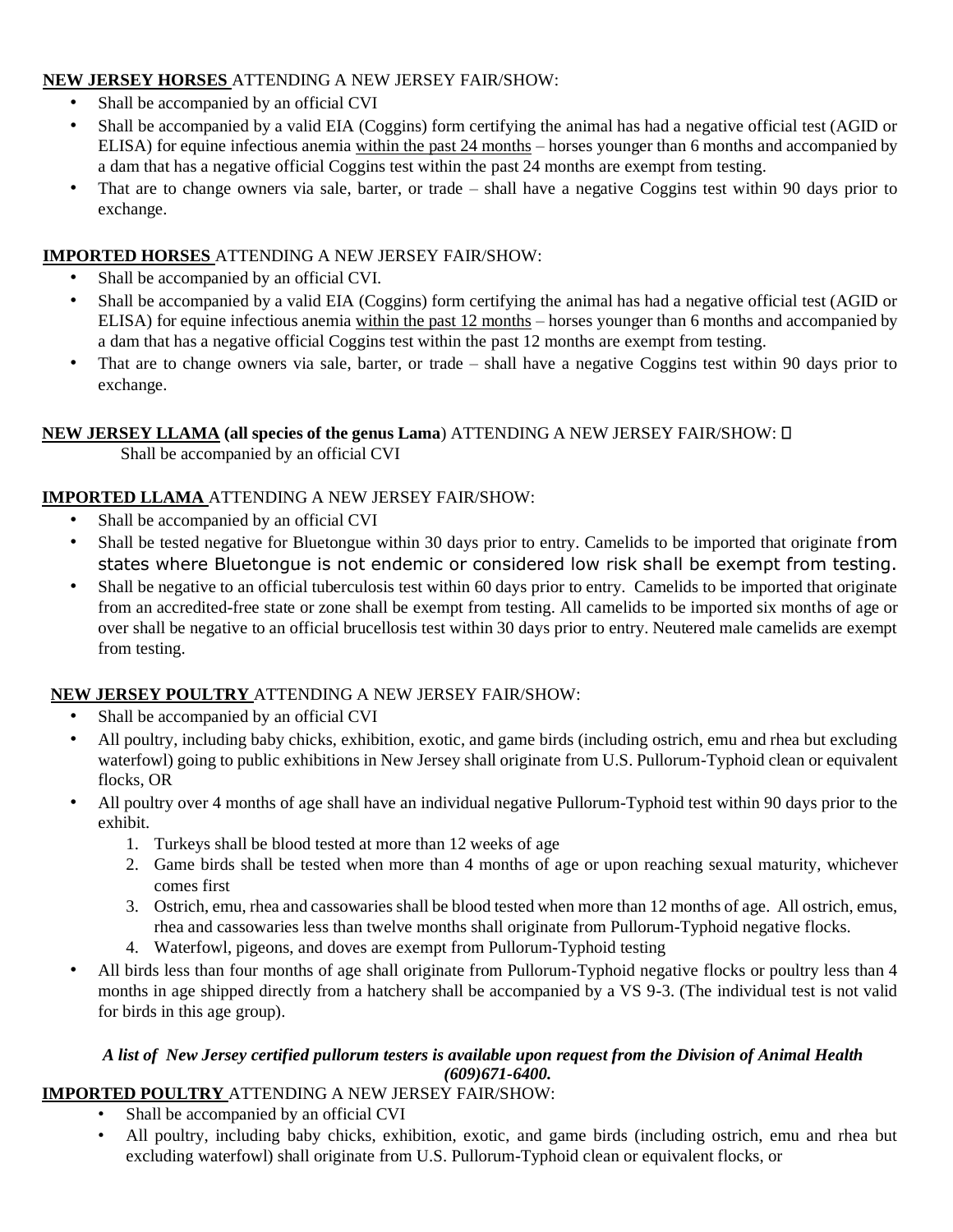- All poultry over 4 months of age shall have an individual negative Pullorum-Typhoid test within 90 days prior to the exhibit. See testing information below:
	- 1. Turkeys shall be blood tested at more than 12 weeks of age
	- 2. Game birds shall be tested when more than 4 months of age or upon reaching sexual maturity, whichever comes first.
	- 3. Ostrich, emu, rhea and cassowaries shall be blood tested when more than 12 months of age. All ostrich, emus, rhea and cassowaries under twelve months shall originate from Pullorum-Typhoid negative flocks.
- All birds less than four months of age shall originate from Pullorum-Typhoid negative flocks or poultry less than 4 months in age shipped directly from a hatchery shall be accompanied by a VS 9-3. (The individual test is not valid for birds in this age group).
- All poultry and hatching eggs originating from areas or counties with confirmed cases of Avian Influenza must obtain a permit number for entry. This number must appear on the original health certificate or VS Form 9-2 or 9-3 issued by an accredited veterinarian. Permits may be obtained by contacting the New Jersey Department of Agriculture, Division of Animal Health, at (609) 671-6400, Monday-Friday, 9:00am - 4:30pm.

#### Please note:

Concerns regarding Avian Influenza virus continue.

Since December 2014, a dangerous new strain of Highly Pathogenic Avian Influenza (HPAI), also known as "bird flu" has been found in domestic poultry and wild migratory waterfowl. All poultry owners need to be on the lookout for signs of illness in their poultry and use good biosecurity practices to protect birds. Signs of HPAI may include sudden increase in bird deaths, sneezing, gasping for air, coughing and nasal discharge (runny nose), watery and/or green diarrhea, lack of energy and poor appetite, drop in egg production or soft- or thin-shelled misshapen eggs, swelling around the eyes, neck and head and purple discoloration of the wattles, combs and legs. This avian influenza strain is deadly to birds but poses no immediate public health concerns.

Additional information on biosecurity for backyard flocks (including handouts on avian influenza and on biosecurity) can be found at [http://healthybirds.aphis.usda.gov/.](http://healthybirds.aphis.usda.gov/) In order to protect the State's poultry industry, the NJDA recommends that fair/show management adopt rules that require all poultry and hatching eggs to be exhibited be accompanied by certification that they are free from Avian Influenza, regardless of where the birds originated.

#### **NEW JERSEY SHEEP** ATTENDING A NEW JERSEY FAIR/SHOW:

- Shall be accompanied by an official CVI
- All sheep, of any age, must be identified by USDA approved official identification approved ear tag and/or tattoo. A microchip is also acceptable but it must be a USDA approved device. If a microchip is used for ID, the animal owner must bring the microchip reader to the fair.

#### **IMPORTED SHEEP** ATTENDING A NEW JERSEY FAIR/SHOW:

- **1.** Shall be accompanied by an official CVI
- **2.** All sheep, of any age, must be identified by USDA approved official identification approved ear tag and/or tattoo. A microchip is also acceptable but it must be a USDA approved device. If a microchip is used for ID, the animal owner must bring the microchip reader to the fair.
- **3.** From states with endemic Bluetongue must be tested negative within 30 days prior to entry

#### **NEW JERSEY SWINE** ATTENDING A NEW JERSEY FAIR/SHOW:

Shall be accompanied by an official CVI

## **IMPORTED SWINE** ATTENDING A NEW JERSEY FAIR/SHOW:

- Shall be accompanied by an official CVI
- Shall be negative to an official brucellosis test within 30 days prior to entry swine from a validated brucellosisfree state or a validated brucellosis-free herd are exempt from testing
- Shall be negative to an official pseudorabies test within 30 days prior to entry swine from a pseudorabies State IV or V State/Area or originate from a qualified pseudorabies negative herd are exempt from testing.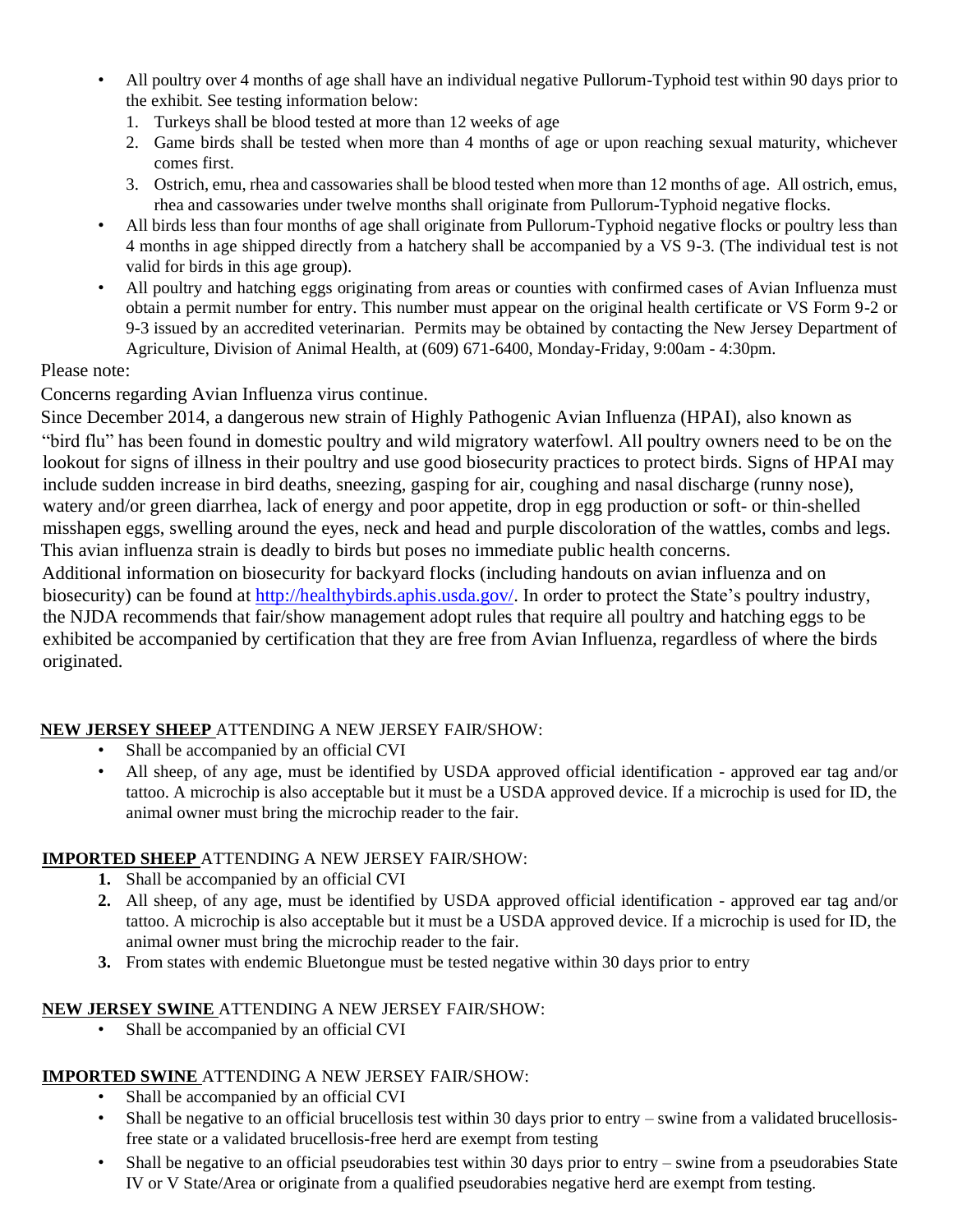## **Additional requirements on top of the NJ Health requirements**

Updated Revisions to Animal Health Requirements (March 5, 2022)

#### **Rabies Vaccination**

A current rabies vaccination is REQUIRED for all species for which there is a USDA licensed vaccine available. An acceptable proof of rabies vaccination must be presented at the vet check at the Fair. Note: Rabies titers are not acceptable proof of rabies protection and cannot be used for entry requirements. Owners of animal species that do not have an approved rabies vaccine should discuss with their veterinarian the pros and cons of having their animal vaccinated against rabies with an "off label" rabies vaccine. During the Fair if an animal not vaccinated for rabies is suspected of having rabies, appropriate methods will be utilized to make a diagnosis including quarantining the animal for the appropriate period of time.

#### **Bovine Viral Diarrhea persistent infection (BVD-PI) Testing**

All cattle, alpacas, and llamas must be negative to an approved test appropriate to detect Bovine Viral Diarrhea persistent infection (BVD-PI). This test must be reported on the required certificate of veterinary inspection (CVI). The issuing veterinarian is responsible for verifying the validity of the test, the identification of the animal and recording the test date on the CVI. If a previous test is not verifiable the test must be repeated. It is recommended that all cattle, alpacas, and llamas be vaccinated for Bovine Respiratory Disease Complex (shipping fever). Owner(s) should discuss with their veterinarian the advantages of having their animals vaccinated for the Bovine Respiratory Disease Complex. Cattle Testing:

- Currently acceptable BVD-PI tests for cattle less than 61 days old:
	- Skin notch Antigen Capture ELISA (ACE) or Immunohistochemistry (IHC) Whole blood virus isolation
	- Whole blood PCR
- Currently acceptable BVD-PI tests for cattle 61 days of age and older:
	- Skin notch Antigen Capture ELISA (ACE) or Immunohistochemistry (IHC)
	- Serum or milk Antigen Capture ELISA (ACE)
	- Whole blood virus isolation
	- Whole blood, serum or plasma PCR

Note: The NYS Veterinary Diagnostic Laboratory of Cornell University can conduct PCR testing on pools of up to 10 cattle.

Llama, Alpaca Testing:

- Currently acceptable BVD tests:
- PCR
- Whole blood virus isolation

Note: The NYS Veterinary Diagnostic Laboratory of Cornell University can pool llama, etc. samples for PCR testing as follows: Animals less than 61 days of age can be tested in pools of 2 animals, whole blood only. Animals 61 days of age and older can be tested in pools of 5 animals using whole blood, serum or plasma.

Note: reviewed the above information with Dr. Paul Tallamy & Dr. Monique Obsharski April 28, 2022.

# **Please check with your veterinarian for any updated tests that are required by the New Jersey Department of Animal Health.**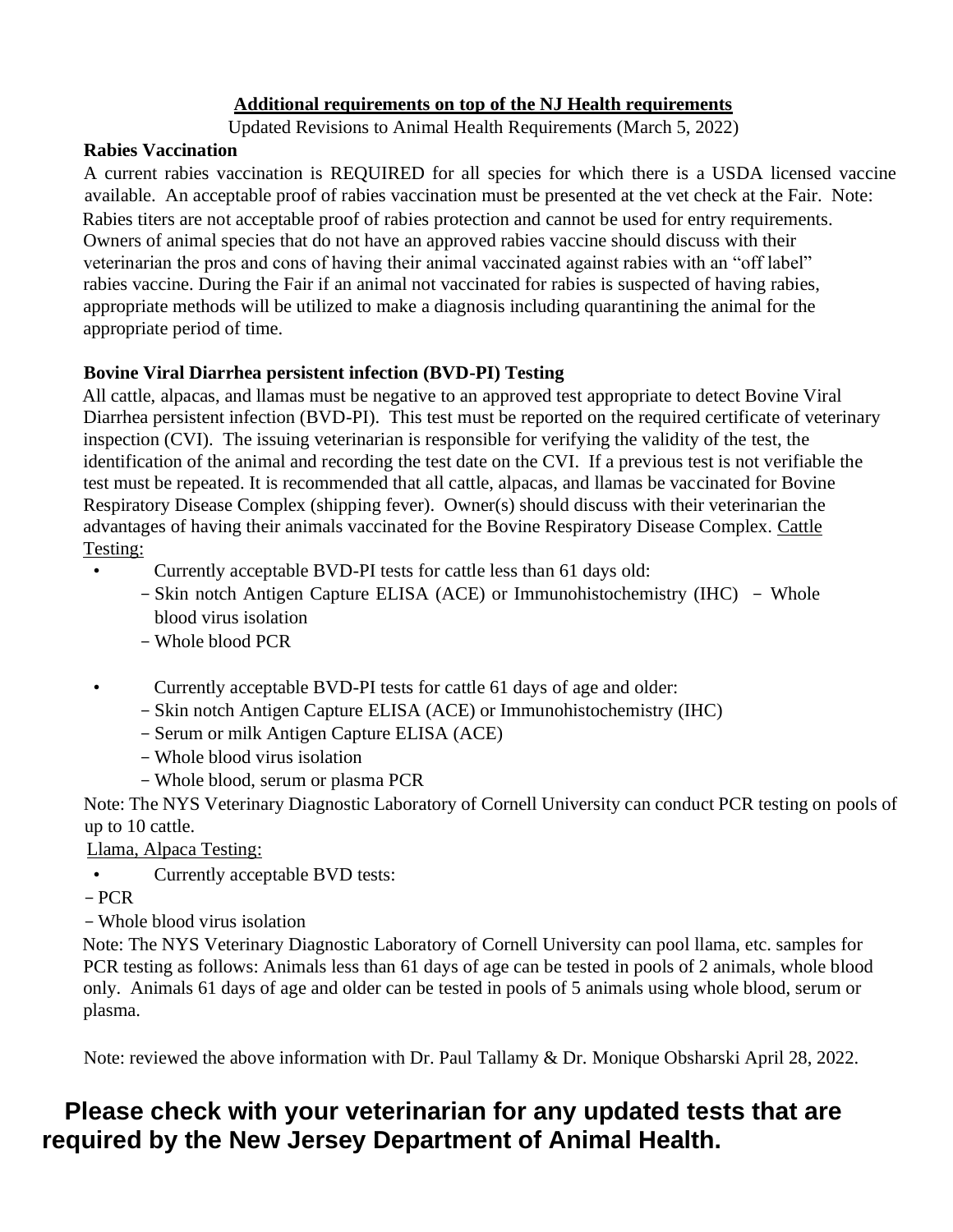#### **IAFE**

#### **(INTERNATIONAL ASSOCIATION OF FAIRS AND EXPOSITIONS) NATIONAL CODE OF SHOW RING ETH I CS**

Exhibitors of animals at livestock shows shall at all times conduct themselves with honesty and good sportsmanship. Their conduct in this competitive environment shall always reflect the highest standards of honor and dignity to promote the advancement of agricultural education. This code applies to junior, as well as open class exhibitors, who compete in structured classes of competition. This code applies to all livestock offered in any event at a livestock show. In addition to the "IAFE National Code of Show Ring Ethics," fairs and livestock shows may have rules and regulations which they impose on the local, county, state, provincial, and national levels.

All youth leaders working with junior exhibitors are under an affirmative responsibility to do more than avoid improper conduct or questionable acts. Their moral values must be so certain and positive that those younger and more pliable will be influenced by their fine example. Owners, exhibitors, fitters, trainers, and absolutely responsible persons who violate the code of ethics will forfeit premiums, awards, and auction proceeds and shall be prohibited from future exhibition in accordance with the rules adopted by the respective fairs and livestock shows. Exhibitors who violate this code of ethics demean the integrity of all livestock exhibitors and should be prohibited from competition at all livestock shows in the United States and Canada.

#### **The following is a list of guidelines for all exhibitors and all livestock in competitive events:**

- 1. All exhibitors must present, upon request of fair and livestock show officials, proof of ownership, length of ownership, and age of all animals entered. Misrepresentation of ownership, age, or any facts relating thereto is prohibited.
- 2. Owners, exhibitors, fitters, trainers, or absolutely responsible persons shall provide animals health certificates from licensed veterinarians upon request by fair or livestock show officials.
- 3. Junior exhibitors are expected to care for and groom their animals while at fairs or livestock shows.
- 4. Animals shall be presented to show events where they will enter the food chain free of violative drug residues. This act of entering an animal in a livestock show is the giving of consent by the owner, exhibitor, fitter, trainers and/or absolutely responsible person for show management to obtain any specimens of urine, saliva, blood, or other substances from the animal to be used in testing. Animals not entered in an event which culminates with the animal entering the food chain shall not be administered drugs from other than in accordance with applicable federal, state, and provincial statutes, regulations and rules. Livestock shall not be exhibited if the drugs administered in accordance with federal, state and provincial statutes, regulations and rules affect the animal's performance or appearance at the event. If the laboratory report on the analysis of saliva, urine, blood, or other sample taken from livestock indicates the presence of forbidden drugs or medication, this shall be prima facie evidence such substance has been administered to the animal either internally or externally. It is presumed that the sample of urine, saliva, blood, or other substance tested by the approved laboratory to which it is sent is the one taken from the animal in question, its integrity is preserved, all procedures of said collection and preservation transfer to the laboratory and analysis of the sample are correct and accurate. The report received from the laboratory pertains to the sample taken from the animal in question and correctly reflects the condition of the animal at the time the sample was taken, with the burden on the owner, exhibitor, fitter, trainer, or absolutely responsible person to prove otherwise. At any time after an animal arrives on the fair or livestock show premises, all treatments involving the use of drugs and/or medications for the sole purpose of protecting the health of the animal shall be administered by a licensed veterinarian.
- 5. Any surgical procedure or injection of any foreign substance or drug or external application of any substance (irritant, counterirritant or similar substance) which could affect the animal's performance or alter its natural contour, confirmation, or appearance, except external applications of substances to the hoofs or horns of animals which affect appearance only, and except for surgical procedures performed by a duly licensed veterinarian for the sole purpose of protecting the health of the animal, is prohibited.
- 6. The use of showing and/or handling practices or devices, such as striking animals to cause swelling using electrical contrivance, or other similar practices are not acceptable and are prohibited.
- 7. Direct criticism or interference with the judge, fair or livestock show management, other exhibitors, breed representatives, or show official before, during, or after the competitive event is prohibited. In the furtherance of their official duty, all judges, fair and livestock show management, or other show officials shall be treated with courtesy, cooperation, and respect. No person shall direct abusive or threatening conduct toward them.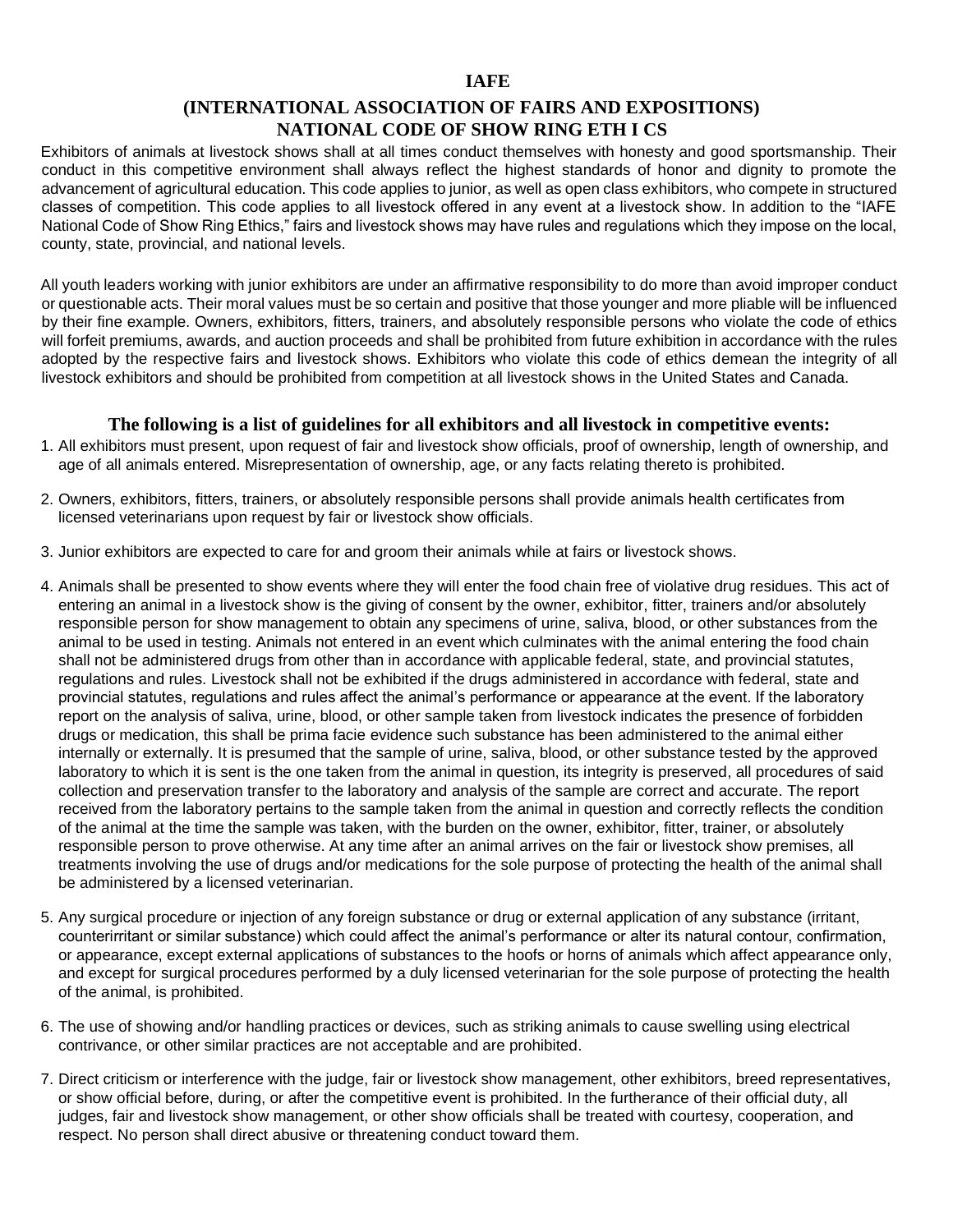- 8. No owner, exhibitor, fitter, trainer, or absolutely responsible person shall conspire with another person or persons to intentionally violate this code of ethics or knowingly contribute or cooperate with another person or persons either by affirmative action or inaction to violate this code of ethics. Violation of this rule shall subject such individual to disciplinary action.
- 9. The application of this code of ethics provides for absolute responsibility for an animal's condition by an owner, exhibitor, fitter, or participant whether or not he or she was actually instrumental in or had actual knowledge of the treatment of the animal in contravention of this code of ethics.
- 10.The act of entering an animal is the giving of consent by the owner, exhibitor, fitter, trainer, or absolutely responsible person to have any disciplinary action taken by the fair or livestock show for violation of this Code of Show Ring Ethics and any other rules of competition of the fair or livestock show without recourse against the fair or livestock show. The act of entering an animal is the giving of consent that any proceedings or disciplinary action taken by the fair or livestock show may be published with the name of the violator or violators in any publication of the International Association of Fairs and Expositions, including *Fairs and Expos* and any special notices to members.
- 11.The act of entering an animal in a fair or livestock show is the giving of verification by the owner, fitter, trainer, or absolutely responsible person that he or she has read the IAFE National Code of Show Ring Ethics and understands the consequences of and penalties provided for actions prohibited by this code. It is further a consent that an action which contravenes these rules and is also in violation of federal, state, or provincial statutes, regulations, or rules may be released to appropriate law enforcement authorities with jurisdiction over such infractions.